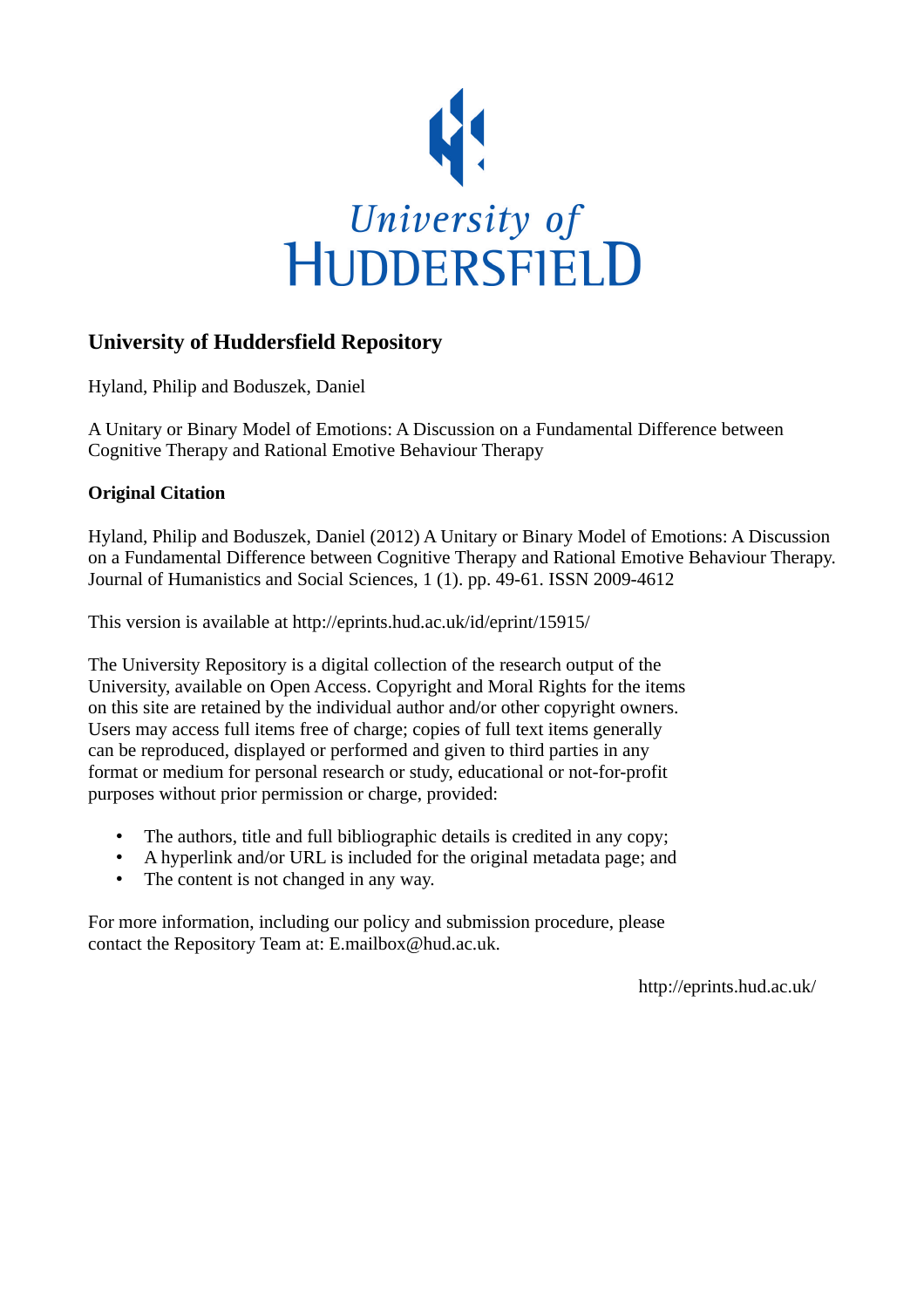# REVIEW ARTICLE



Journal of Humanistics & Social Sciences ISSN 2009 – 4612 2012, Volume 1 (1), 49-61 Copyright © Authors 2012 DOI: http://jhss.eu

Article Info Received 28 May 2012 Accepted 13 June 2012 Available online 14 May 2012



**A Unitary or Binary Model of Emotions: A Discussion on a Fundamental Difference between Cognitive Therapy and Rational Emotive Behaviour Therapy**

Philip Hyland & Daniel Boduszek *University of Ulster, UK*

**Abstract:** The primary purpose of this paper is to consider the differential cognitive conceptualization of emotions postulated by the two main schools of cognitive behavioural therapy (CBT), namely Rational Emotive Behaviour Therapy (REBT) and Cognitive Therapy (CT).While CT theory favours a unitary model of emotional distress, REBT theory posits a binary model of emotional distress. This paper will address how the two approaches differ in their conceptualizations of emotional disturbance and the implications such differences have on clinical, theoretical, and research practice in both psychotherapy and psychology. A review of the relevant empirical literature will be presented with a recommendation for how future research can better investigate the differing predictions made by REBT and CT theory, respectively.

**Key words:** Cognitive Therapy, Rational Emotive Behaviour Therapy, Emotions

#### **Introduction**

As a mode of psychotherapy Cognitive-Behavioural Therapy (CBT) has emerged from all others as the most empirically investigated and validated method of treating psychiatric and psychological disorders (Barlow, 2008; Butler, Forman, Chapman, & A. T. Beck, 2006; Chambless & Hollon, 1998; Chambless & Ollindick, 2001; Engels, Garnefsky, & Diekstra, 1993; Epp & Dobson, 2010; Lyons & Woods, 1991). The central theoretical precept of CBT, and from which it's clinical practice emerges, is that all psychological disturbances occurs as a consequence of at least some form of dysfunctional cognitive information processing (A. T. Beck, 1976; Ellis, 1962, 1994). Complex emotional reactions are hypothesised to occur as a result of conscious or unconscious cognitive processing (David & Szentagotai, 2006). Dysfunctional, irrational, or unrealistic processing of internal stimuli (e.g., a pain in the chest) or external stimuli (e.g., receiving a low grade on an exam) are hypothesised to produce unhealthy or maladaptive emotional reactions, while functional, rational, or realistic processing of such information will produce healthy and adaptive emotional reactions (J. S. Beck, 2011; David & Szentagotai, 2006). This relationship between cognitions and emotions is among the most central of topics within not just psychotherapy but also cognitive psychology and psychological science as a whole. Cognitive Therapy (CT) and Rational Emotive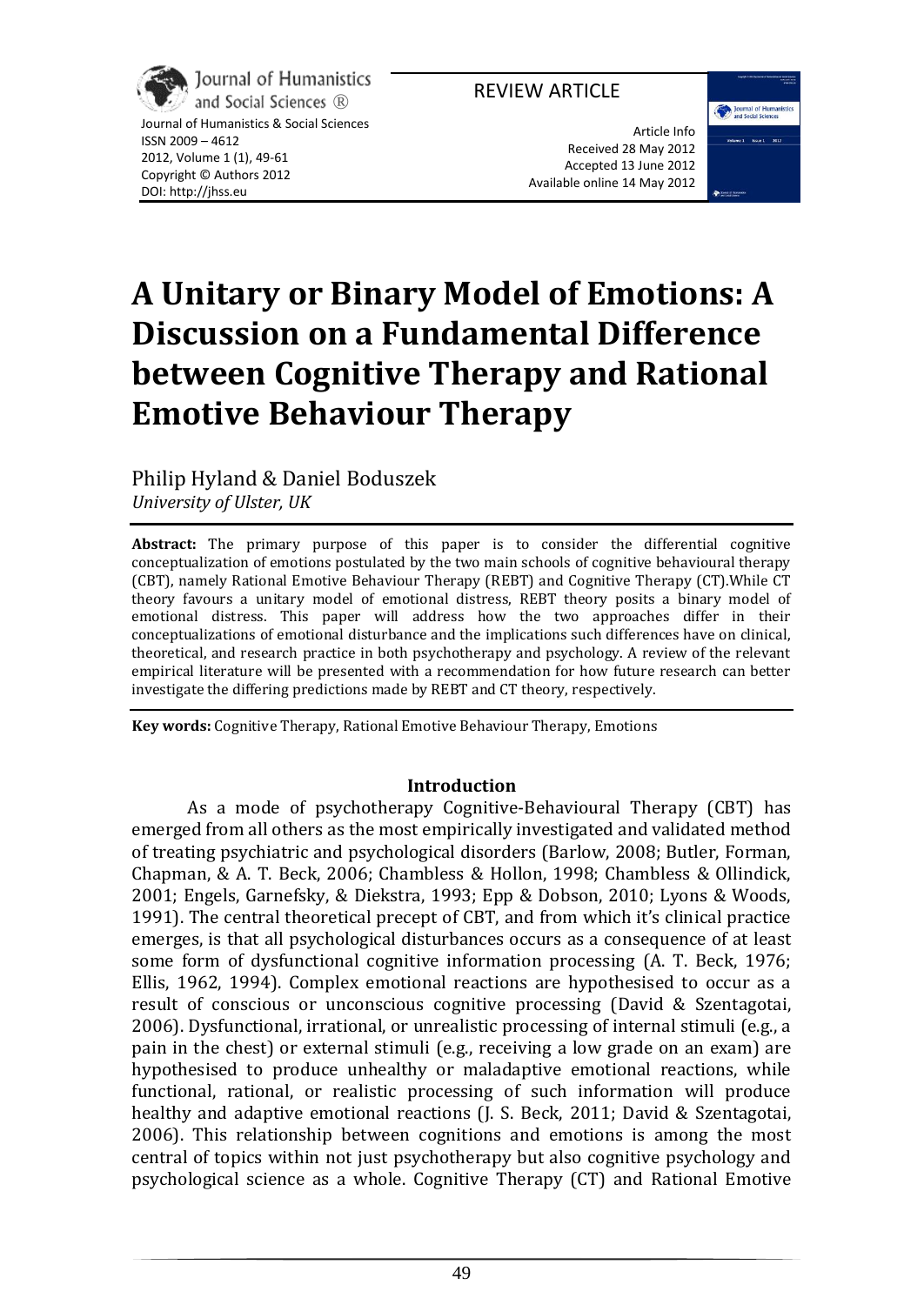Behaviour Therapy (REBT) are the primary "CBT" approaches and given their respective conceptualizations of the importance of cognition in the development of emotions, they are both to be considered very much a part of the cognitive approach to emotions (see David & Cramer, 2010). The distinctions between CT's and REBT's models of emotion can be best understood with reference to well established cognitive models of emotions.

One of the earliest and most influential cognitive theories of emotions is the "Two-factor theory of emotions" (Schachter & Singer, 1962). The two-factor theory posits that emotional experience involves an interaction between physiological arousal and cognitive representation. Specifically, information received by the sense organs which is sent to sub-cortical regions of the brain triggers an autonomic response which is cognitively interpreted in relation to the situational context in order to label the arousal as fear, love, anger, joy, or some other emotion (Schachter, 1966). The two-factor theory (Schachter & Singer, 1962) posits that the important determining factor in the development of an emotional response is the way in which the individual represents a given situation in their cognitive system.

The two-factor theory of emotions (Schachter & Singer, 1962) explores the effects of representational cognitions on emotional experience. These representational cognitions include schemas, attributions, inferences, and automatic thoughts. These cognitions are congruent with what Abelson and Rosenberg (1958) refer to as "cold cognitions". More recent cognitive theories of emotions have improved upon the two-factor theory by focusing on the role of "hot cognitions" (appraisal cognitions) as the primary causal cognitive mechanisms in the development of emotion.

The most prominent cognitive theory of emotion is the 'Appraisal theory of emotions' (Folkman & Lazarus, 1988; Lazarus, 1991; Smith & Lazarus, 1993). Appraisal theory acknowledges the important role of cold cognitions in the development of emotions, as cold cognitions are viewed as the information that an individual subsequently evaluates in terms of the significance to one's own personal interests. Appraisal theory states therefore that cold cognitions are a necessary, but not a sufficient condition for the emergence of emotions. As long as cold cognitions go unevaluated they are insufficient to produce emotional reactions (Lazarus, 1991; Smith & Lazarus, 1993).

According to Appraisal theory (Folkman & Lazarus, 1988; Lazarus, 1991; Smith & Lazarus, 1993), emotion formation initially involves information processing to assess whether or not the present environmental situation is harmful, beneficial, threatening, or challenging, and an appraisal of one's abilities to face or deal with this environment. This process of appraisal takes into account both the individual's goals and their representation of the situation. So while the cognitive representation of a particular event has an influence on emotion formation, only the process of appraisal itself directly results in the development of emotional experience. In other words, the way in which a person appraises their representation of reality will determine their emotional response.

The appraisal process and the emotions which subsequently result then influence the way in which the individual copes with a particular environmental stimulus, thus a change in the person-environment context occurs. This altered person-environment context is then reappraised and this process of secondary appraisal leads to alterations in the nature and intensity of the emotional reaction.

Investigations into emotional development from a cognitive perspective have highlighted the importance not only of cognitive processes in general, but the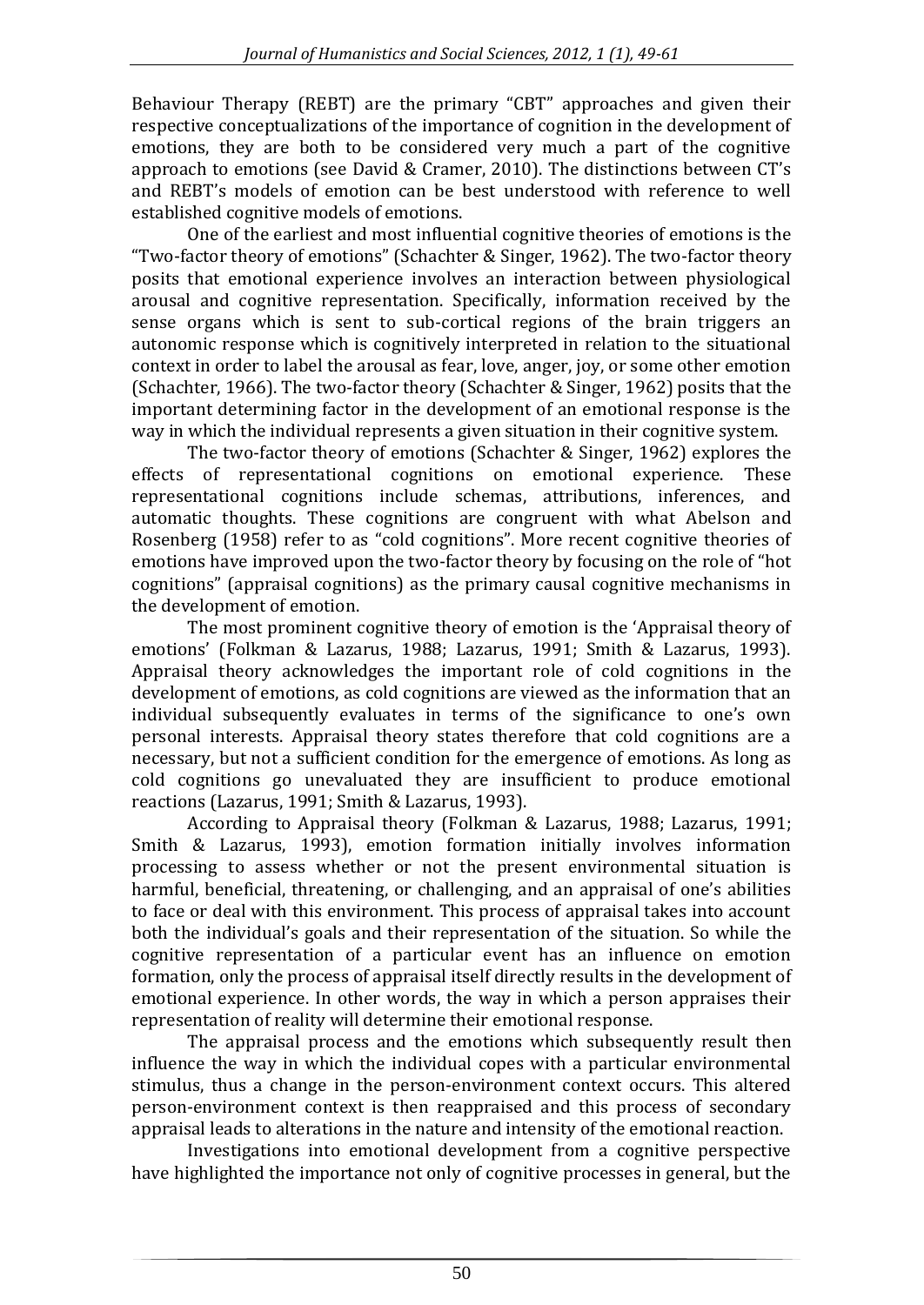differential effect various types of cognitive processes have on emotions; the distal causes of attributions, inferences, and schemas (Schachter & Singer, 1962) and the proximate causes of evaluations and appraisals (Folkman & Lazarus, 1988; Lazarus, 1991; Smith & Lazarus, 1993; Smith, et al, 1993).

### **The CT and REBT Theories of Emotions**

CT's theory of psychopathology focuses on cognitive distortions expressed in automatic thoughts, inferences, attributions, rules, assumptions, and schemas (J. S. Beck, 2011; Leahy, 2003). These cognitive processes are consistent with Ableson and Rosenberg's (1958) description of cold cognitions. These cognitive processes are ways of representing and/or interpreting the world in one's cognitive system. CT theory posits that erroneous, negative, and/or maladaptive schemas give rise to distorted interpretations and representations of reality which in turn result in the development of emotional distress (A. T. Beck & Dozois, 2011; J. S. Beck, 2011; Leahy, 2003). Given its focus on dysfunctional cold cognitions in the development of emotional reactions, the theory and clinical practice of CT can therefore be said to be in line with the two-factor theory of emotions (Schachter & Singer, 1962).

Alternatively, REBT's theory of psychopathology focuses on the role of irrational beliefs (Ellis, 1994). Irrational beliefs, as described by REBT theory, are evaluative or appraisal cognitive mechanisms, and hence are consistent with Ableson and Rosenberg's (1958) description of hot cognitions. Rational and irrational beliefs are ways of appraising or evaluating particular representations of reality in terms of their personal significance to a particular individual. The theory of REBT posits that rigid, extreme, unrealistic, and illogical appraisals of our automatic interpretations give rise to emotional disturbances (Walen, DiGiuseppe, & Dryden, 1992; Ellis, 1994; Ellis & Dryden, 2007). Given REBT's focus on hot cognitions as the primary causal cognitive mechanisms in the development of emotional reactions, the theory and clinical practice of REBT can therefore be said to be strongly congruent with the appraisal theory of emotions (Folkman & Lazarus, 1988; Lazarus, 1991; Smith & Lazarus, 1993). Such a distinction is extremely important because it indicates that the theory of emotions as described by REBT theory, as opposed to CT theory, is consistent with the most contemporary and empirically validated model of emotions in cognitive psychology (David, 2003).

# **A Unitary Versus a Binary View of Emotions**

Psychological science has predominately conceptualized emotions as a unitary entity (Russell & Carroll, 1999; Watson & Tellegen, 1999). However, the theory of REBT challenges this view and posits that emotional distress can be more accurately understood as a binary construct. The unitary model of emotional distress assumes that distress is experienced along a continuum which ranges from low levels of emotional distress to high levels of emotional distress, irrespective of the kind of emotion that is being measured, or whether one aggregates specific scores from various measures of discrete (negative) emotions into a score of general (negative) emotional distress (e.g. McNair, Lorr, & Droppleman, 1971). Currently within the psychological and CBT literature, the severity of emotional disturbance is considered to be a direct reflection of the intensity of the subjective level of negative emotional affect. If an individual experiences high levels of negative emotional affect such as high levels of sadness, anxiety, rage, irritation, shame, or regret, for example, that person is considered to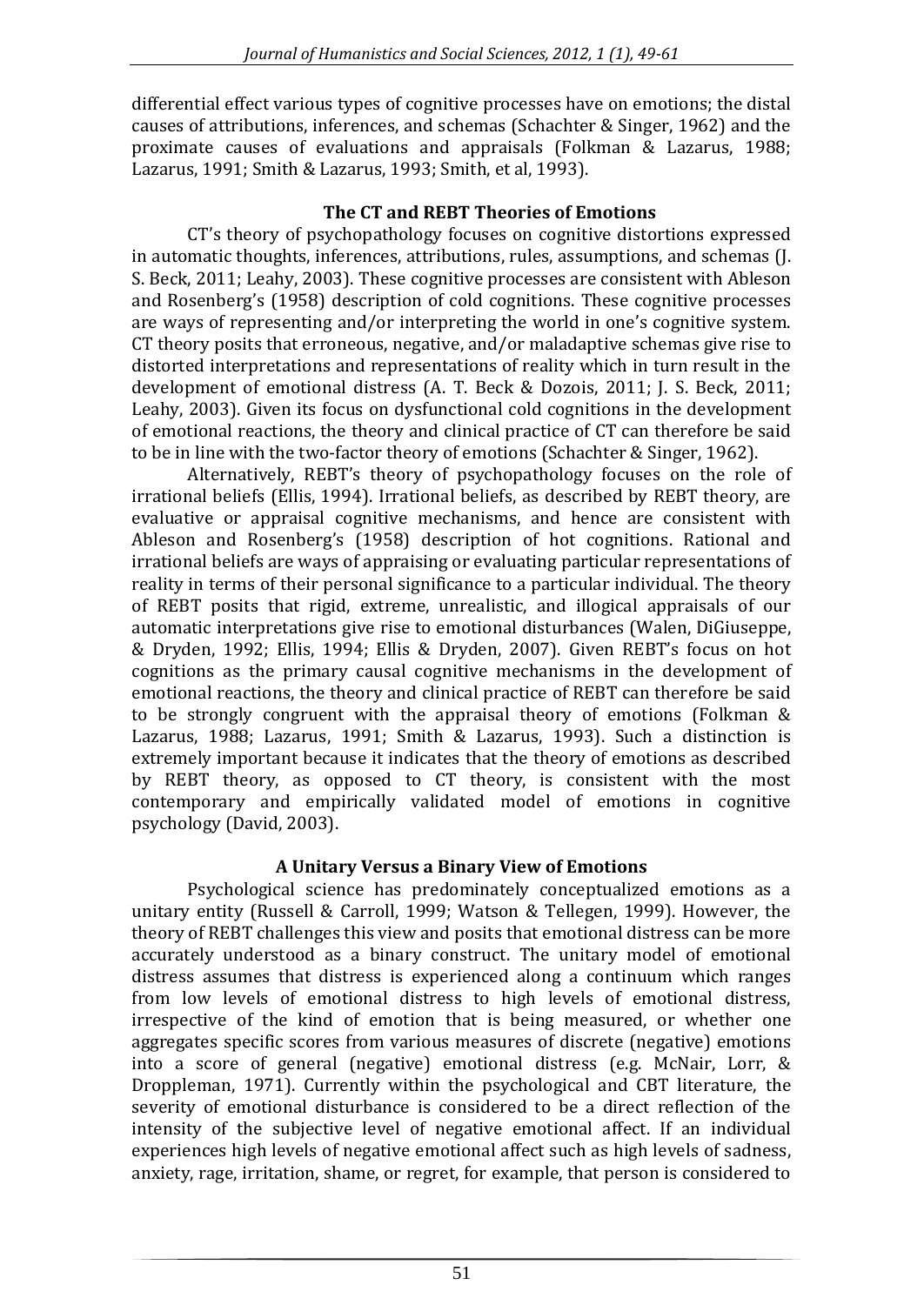be emotionally disturbed, while a person who experiences low levels of such emotions is considered to be emotionally healthy. Psychological measures of mood, and of specific disorders, such as the Beck Depression Inventory II (A. T. Beck, Steer, & Brown, 1996) and the shortened version of the Profile of Mood States (Shacham, 1983) have been developed based on this view. Within this framework no distinction is made between various negative emotions which may be conceptualized as functional or dysfunctional; rather the functionality or dysfunctionality of the emotional experience is determined by the intensity with which any particular emotion is experienced.

David, Montgomery, Macavei, and Bovbjerg (2005a) point out that within a unitary framework of emotions different terms which are used to describe similar but apparently distinct emotional experiences, for example, concern as opposed to panic, or sadness as opposed to depression, could be considered from a number of perspectives. Firstly, labels such as concern or anxiety could be considered simply as synonyms: different labels describing an identical emotional experience. Secondly, such labels could describe differences in the intensity with which a person experiences the same underlying condition: concern represents low levels of anxiety whereas panic represents high levels of anxiety. Or thirdly, such labels could represent qualitatively different emotional responses: concern and panic are similar but distinct emotions, and their functionality depends upon the intensity with which each is experienced. According to this view, high levels of concern and/or high levels of panic would be considered unhealthy and dysfunctional while low levels of concern and/or low levels of panic would be considered functional and healthy.

Contrastingly, the binary model of emotional distress makes a qualitative rather than a quantitative distinction between functional and dysfunctional emotions. According to this view, an emotion such as panic is not merely "too much" concern, rather panic and concern are viewed as distinct emotions resulting from a radically different underlying cognitive architecture. In an important paper on the topic, Ellis and DiGiuseppe (1993) outlined in detail the REBT binary model of emotions, explaining that distinctions between functional and dysfunctional emotions (be they of a positive or a negative variety) cannot be made based upon arousal levels given that both functional and dysfunctional emotions can be experienced with low, medium, or high levels of intensity; that healthy and unhealthy emotions can be experienced simultaneously; that although emotions like rage or panic will usually produce maladaptive behavioural responses and are therefore usually considered "unhealthy", under certain circumstances such emotions may in fact lead to adaptive behavioural responses and thus in unique circumstances emotions such as depression or anxiety can be considered "healthy" (a view which is congruent with an evolutionary perspective of human emotions - Pelusi, 2003); and that functional and dysfunctional emotions are largely the product of rational and irrational beliefs, respectively. Furthermore, the binary model of emotions does not preclude the possibility that a person can experience both healthy and unhealthy emotions simultaneously. In other words, a person can experience both low, medium, or high levels of concern and low, medium, or high levels of anxiety about the same event.

An implication of the binary model within the clinical setting is that not all forms of negative affect would be targeted for intervention. A clinical intervention would target only unhealthy negative emotional experiences (feelings of worthlessness or panic) while recognising the beneficial nature of healthy negative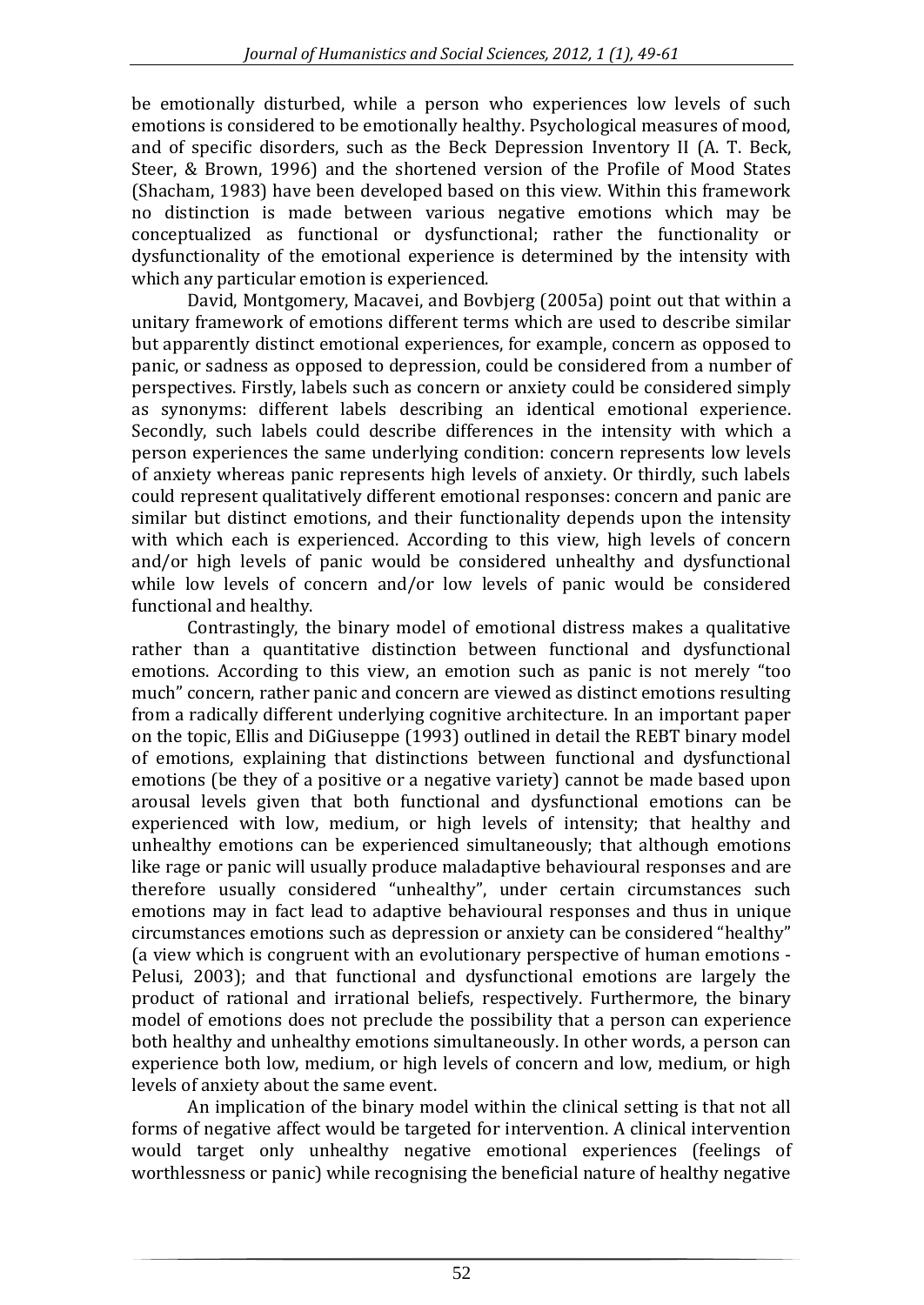emotional experiences (feelings of concern or regret). The unitary model of emotions cannot make such a theoretical distinction between healthy and unhealthy emotions and thus any clinical intervention based upon the unitary framework would necessarily attempt to reduce all negative affect irrespective of its functionality; an approach which could well result in disadvantageous clinical outcomes.

#### **Quantitative or Qualitative Differences in Emotion: A Review of the Empirical Literature**

Cramer (1985) first attempted to test the REBT binary model of emotions with a series of correlational studies. These studies, which examined the relationship between irrational beliefs and functional and dysfunctional negative emotions, involved placing participants in either an imagined stressful situation or a nonstressful situation. The results of Cramer's (1985) study demonstrated a positive correlation between irrational beliefs and both functional and dysfunctional emotional reactions.

Cramer and Fong (1991) employed an experimental design in order to examine the relationship between irrational beliefs and functional and dysfunctional emotions. In this study, participants repeated either irrational or rational statements about a potentially unpleasant situation. Their hypothesis was that if functional and dysfunctional emotions differ quantitatively then those participants who repeated irrational statements should rate their functional and dysfunctional emotions as being more intense than those participants who repeated rational statements. If however functional and dysfunctional emotions differed qualitatively then it was hypothesised that participants repeating irrational statements should rate only their dysfunctional emotions as more intense than those participants repeating rational statements because irrational beliefs were hypothesised to influence only the dysfunctional emotions. The results of this study were congruent with Cramer's (1985) earlier finding, revealing that rehearsal of irrational beliefs was associated with an increase in both functional and dysfunctional emotions leading Cramer and Fong (1991) to the conclusion that, "*there was no support for the view that irrational beliefs evoke feelings which are qualitatively different from those produced by rational beliefs*" (p. 327). Furthermore, they concluded that their results "*indicate that 'inappropriate'*  (dysfunctional) *feelings are more suitably viewed as simply differing in intensity from 'appropriate'* (functional) *ones*" (p. 327).

Cramer and Fong (1991) claimed that their research findings invalidated REBT's binary model of emotions and their findings provided empirical support for the unitary model of emotions. Further studies by Cramer and Kupshik (1993), Cramer and Buckland (1996), and Cramer (2004, 2005) replicated these findings and provided additional weight to Cramer's (1993) view that REBT's original unitary model of emotional distress (Ellis & Harper, 1961; Ellis, 1962), which was wholly consistent with the current CT unitary model of emotions, is the more accurate model based upon the empirical evidence attained.

The findings of Cramer's research group were not the only critique of REBT's binary model of emotions. A philosophical critique from within the REBT community was articulated by Wessler (1996) who argued that the binary model of emotions is logically inconsistent. Wessler's view rested on the arguments that it is impossible to feel both sad and depressed simultaneously; that mild feelings of depression or anxiety, for example, are considered dysfunctional by REBT theory;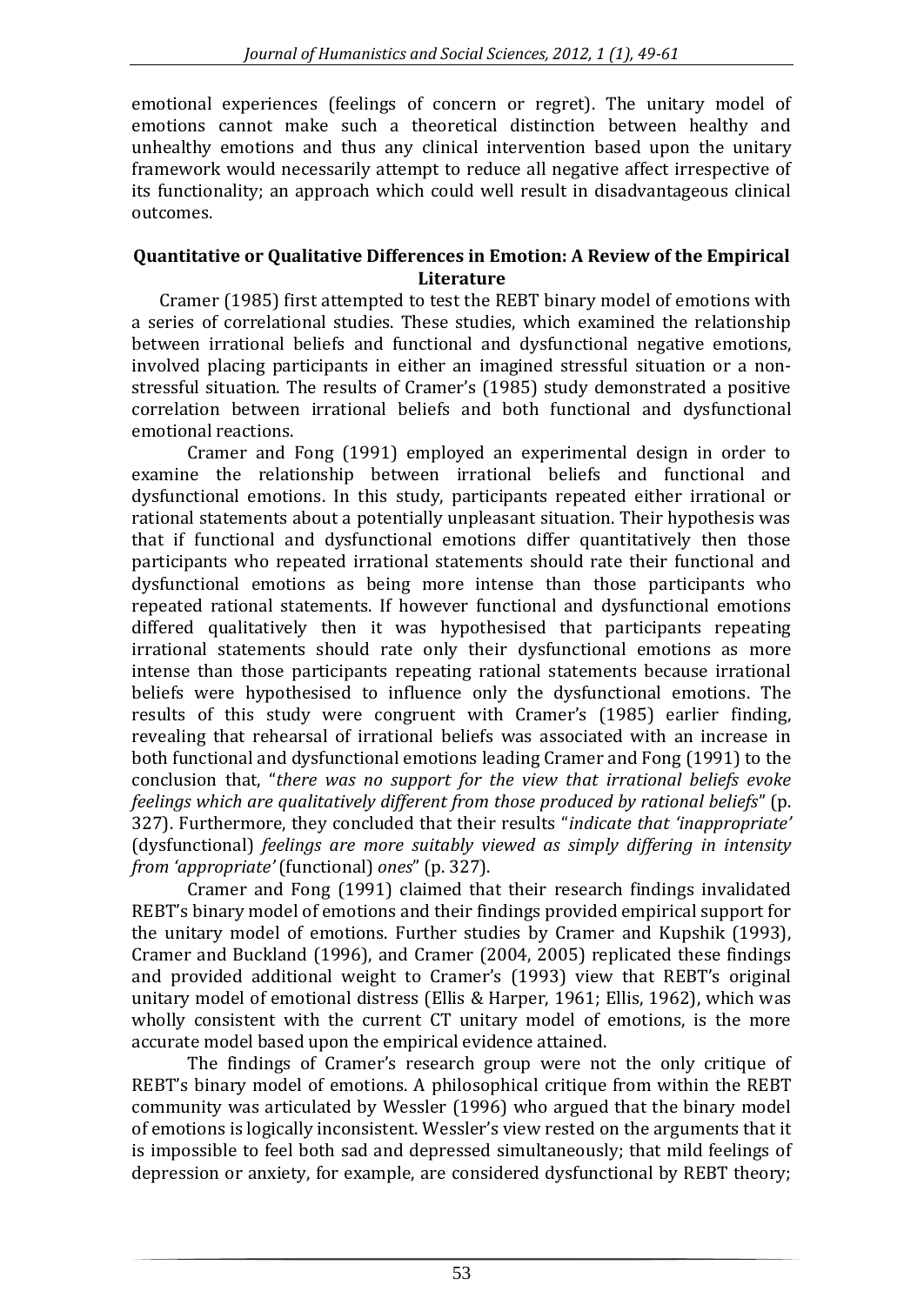that such conclusions are impossible to comprehend in clinical terms; and that no major theory of emotions endorses a binary view and therefore that the concept is pseudoscientific and REBT theory would do well to abandon it. Wessler also pointed to findings from Kassinove, Eckhardt, and Endes (1993) which showed that although people are easily able to identify quantitative differences in emotional experience, they find it extremely difficult to identify qualitative differences, suggesting to Wessler a major flaw in the binary model of emotions.

The evidence gathered by Cramer's research group however is not an invalidation of REBT's binary theory of emotions; in fact the evidence gathered by Cramer and his colleagues actually provides support for the predictions made by the binary model of emotions. The major flaw in the research program of Cramer and his colleagues is a fundamental misunderstanding of what the REBT theory of emotions actually predicts. This programme of research was based upon the hypothesis that if participants who rehearsed irrational statements showed increases in the intensity with which they rated both functional and dysfunctional emotions then the binary model would be invalidated and the unitary model would be supported. However, as detailed by Ellis and DiGiuseppe (1993) this is not at all what the REBT binary model of emotions proposes. Contrary to Cramer and Fong's (1991) hypothesis, the REBT binary theory in fact predicts that individuals who hold irrational beliefs will show increased levels of both functional and dysfunctional emotions. Ellis and DiGiuseppe (1993) state:

"*...*people who feel regretful and who also feel depressed and worthless start off with a preferential (or rational) Belief - such as "I don't *like* my acting foolishly" – and then add a rigid, absolutist demand: "Therefore I *have to* do what I prefer, and if I don't act sensibly, as I *must,* I cannot accept my *self* and must view myself as a really *rotten person*." (Ellis & DiGiuseppe, 1993, p. 473).

REBT theory states that at the core of neurotic disturbance is a process of escalating one's rational, flexible preferences into irrational, rigid demands. Humans construct their unhealthy irrational beliefs from their healthy rational beliefs, in other words. Therefore, according to REBT theory it is to be expected that when a person possesses an irrational belief they will exhibit both functional and dysfunctional emotional responses since irrational beliefs tend to develop from rational ones, and consequently functional emotions are a component of dysfunctional emotions.

With respect to the criticisms of Wessler (1996), David, Schnur, and Belloiu (2002) point out that according to the appraisal theory of emotions (Lazarus, 1991) the simultaneous coexistence between various types of negative emotions, whether they are functional or dysfunctional, as well as the simultaneous coexistence between positive and negative emotions, makes perfect sense. This can also be understood within the context of REBT theory. A person can have multiple goals when they encounter a specific activating event, about which they can have different beliefs and therefore experience multiple different emotional consequences. The variety of goals and the variety of beliefs an individual holds about the same event means the experience of different emotional reactions simultaneously is perfectly understandable.

Although Cramer's research findings can be interpreted as support for REBT's theory, when these findings are viewed in terms of what the binary model actually predicts, these findings should be interpreted cautiously given the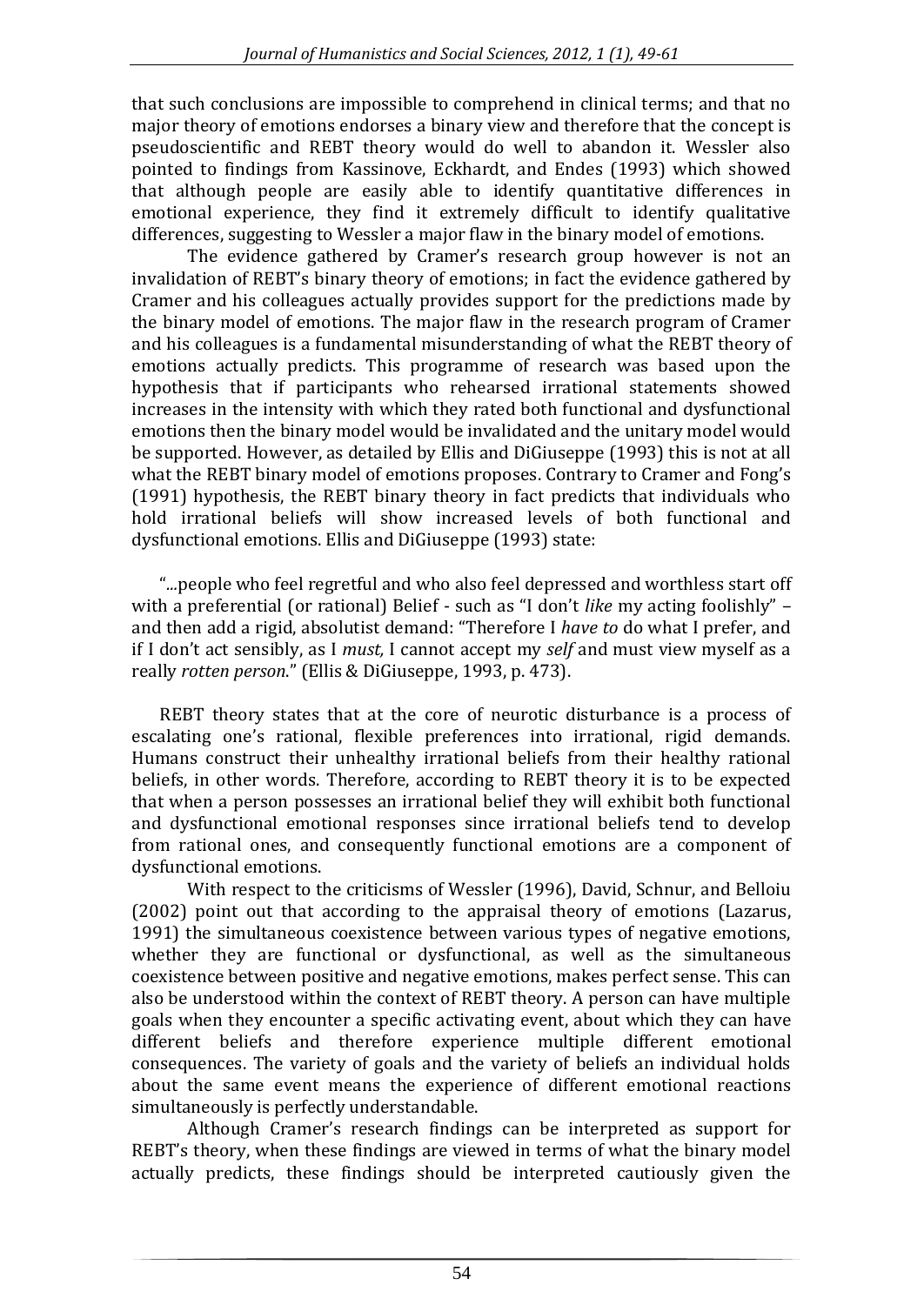methodology employed. Firstly, rehearsals of rational and irrational beliefs were used in these studies so there is no way of knowing whether or not participants actually internalised and believed these statements. Secondly, the vast majority of these studies employed imagined stressful situations, rather than remembered or real-life stressful events. Ellis (1994) has argued vigorously that a true test of the REBT theory should involve real-life stressful situations because rational and irrational beliefs are very often held implicitly until activated by a particular event, and would therefore only become accessible in the context of a real-life stressful activating event. Indeed there is now considerable evidence that this is in fact the case (Solomon, Arnow, Gotlib, & Wind, 2003; Szentagotai, David, Lupu, & Cosman, 2008).

In order to more fully and accurately test the REBT binary model of emotions as outlined by Ellis and Harper (1975, 1997), Ellis and DiGiuseppe (1993), and Ellis (1994); David et al. (2002) tested the model within the framework of appraisal theory (Lazarus, 1991; Smith & Lazarus, 1993). This involved relating various concepts within the REBT model to the concepts of appraisal theory. Specifically, it was hypothesised that Demandingness/Preferences, which are the primary irrational and rational appraisal mechanisms in REBT theory, would be associated with the primary appraisal function in appraisal theory, while Awfulizing/Non-Awfulizing, Low Frustration Tolerance/High Frustration Tolerance, and Global Evaluations/Acceptance, which are the secondary irrational and rational appraisal mechanisms in REBT theory, would be significantly associated with the secondary appraisal mechanisms of appraisal theory. David et al.'s (2002) analysis did indeed support this hypothesis, validating a central component of Ellis' (1994) REBT theory.

David et al.'s (2002) study also sought to investigate the relative contribution of appraisals and irrational beliefs relative to attributions in the development of emotions, specifically with respect to four emotion groups (concern/anxiety, sadness/depression, remorse/guilt, and annoyance/anger) which represented the distinction between the functional and dysfunctional emotions. In line with the predictions of appraisal theory (Lazarus, 1991; Smith and Lazarus, 1993) and Ellis' (1994) theory, results of this study showed that emotions were more significantly and directly related to appraisals and irrational beliefs then they were to attributions.

The results from this study also supported the REBT binary theory of emotions. While appraisals were directly related to emotions of both a functional and dysfunctional nature, irrational beliefs were related to dysfunctional emotions while functional emotions were associated with rational beliefs (measured as low levels of irrational beliefs). Functional emotions (concern, sadness, regret, and annoyance) were found to involve primary appraisals associated with Preferences while dysfunctional emotions (anxiety, depression, guilt, and anger) were found to involve primary appraisals associated with Demandingness. David et al. (2002) using regression analyses were able to increase the percentage of variance explained by appraisal theory (Smith et al. 1993) for each of the emotions studied by adding irrational beliefs to the analysis. Empirical evidence was therefore found which demonstrated that through the introduction of REBT's theory of functional and dysfunctional emotions, the explanatory power of appraisal theory was significantly increased.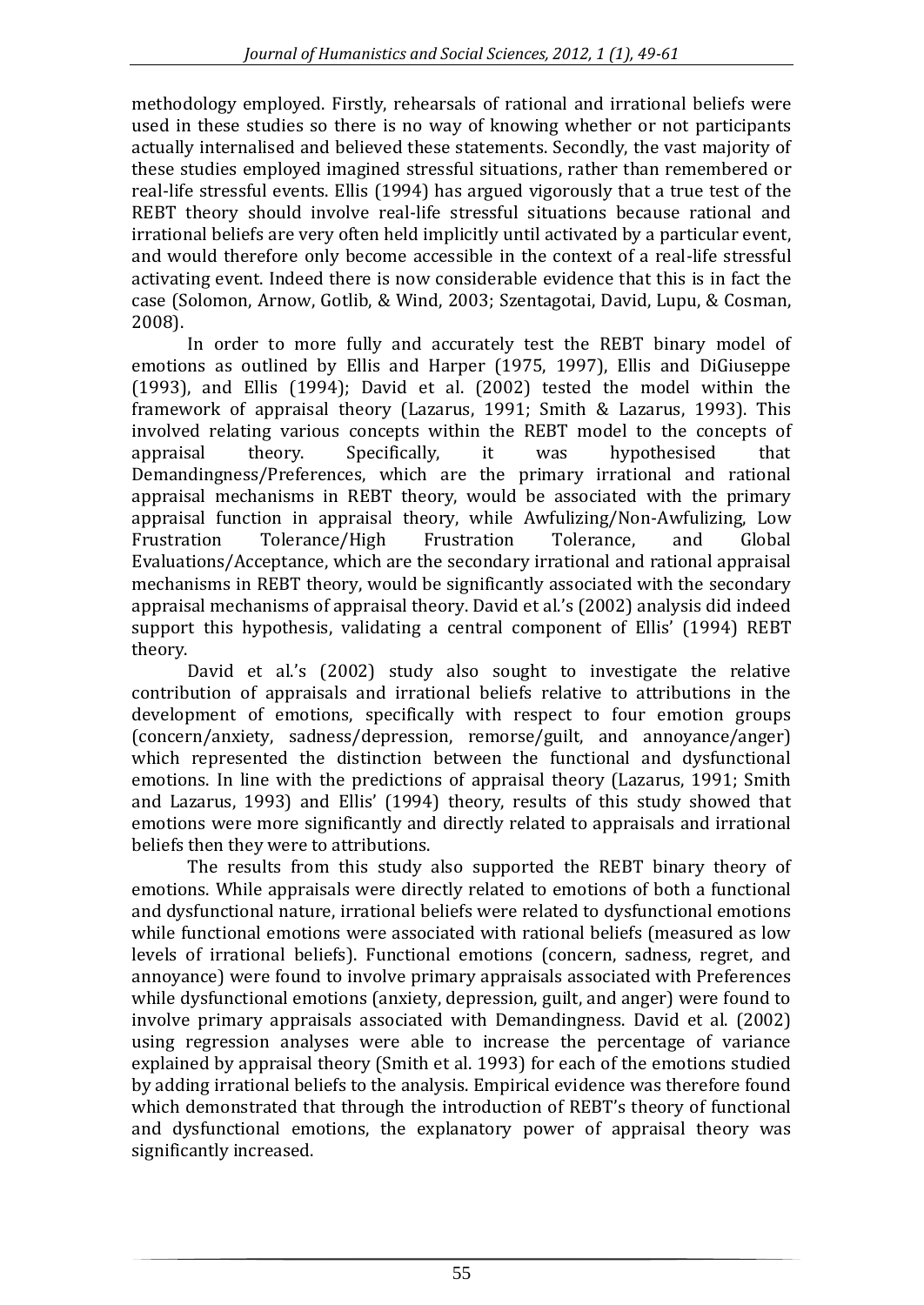The binary model was further supported by the finding that levels of arousal did not differentiate between functional and dysfunctional emotions. This supports Ellis' (1994) hypothesis that the differentiating factor between functional and dysfunctional emotions is not a result of the intensity with which the emotion is experienced.

Due to criticisms that the results of the David et al. (2002) study were unreliable due to the use of a sample that consisted of psychology undergraduates who could have been aware of the theory under investigation, a replication of the study was conducted by David, David, Ghinea, Macavei, and Kallay (2005b) involving a sample of 120 physics undergraduate students and a sample of 60 patients undergoing psychotherapy. Findings from this study replicated the original study from David et al. (2002), although some correlations while remaining significant did decrease. However, these findings from David et al. (2002) and David et al. (2005b) support the REBT theory that Demandingness is the primary irrational appraisal mechanism involved in various forms of psychopathology; that irrational beliefs being appraisal in nature are the proximate cognitive antecedents of emotions, and that irrational beliefs give rise to qualitatively different emotions than rational beliefs. It can be argued based on the fact that David et al.'s (2002) initial findings in support of the REBT binary model of emotions were replicated in a clinical and non-clinical sample that these findings are both reliable and generalizable.

In order to further evaluate the robustness and generalizability of the binary theory of emotions, David, Schnur, and Birk (2004) tested Ellis' (1994) cognitive theory of emotions within the framework of Schachter and Singer's (1962) two-factor theory of emotions. As outlined previously in this chapter Schachter and Singer's (1962) theory posits that emotion formation involves an interaction between cognitive and physiological factors. Specifically the theory states that during levels of high arousal individuals will give meaning to that arousal through cognitive interpretations of the environmental situation. However, the theory also states that when an obvious explanation for the physiological arousal is presented, no further explanatory search is conducted by the individual.

David et al. (2004) employed a quasi-experimental method in which undergraduate participants were primed with either rational or irrational beliefs. Participants were then randomly assigned to an exercise or no-exercise group. Participants then exercised or sat still and then either after a delay (the experimental group) or immediately following the exercise regime (the control group) the participants completed a rating of their emotional state.

The results supported both Schachter and Singer's (1962) two-factor theory of emotions and Ellis' (1994) cognitive theory of emotions. The participants in the experimental condition who did not have an obvious explanation for their continued arousal levels interpreted their arousal in line with their primed beliefs. Furthermore, those participants who were primed with rational beliefs interpreted their arousal with functional positive emotions (indicating the activating event was considered a positive one) while those who were primed with irrational beliefs interpreted their arousal with both functional and dysfunctional negative emotions; the functional negative emotions were combined with the dysfunctional ones (participants reported feeling sad and depressed, for example). Given that the unitary model of emotions states that arousal levels will differentiate functional from dysfunctional emotions, the findings of this study stand in contradiction with the predictions of the unitary model and support the binary model of emotions.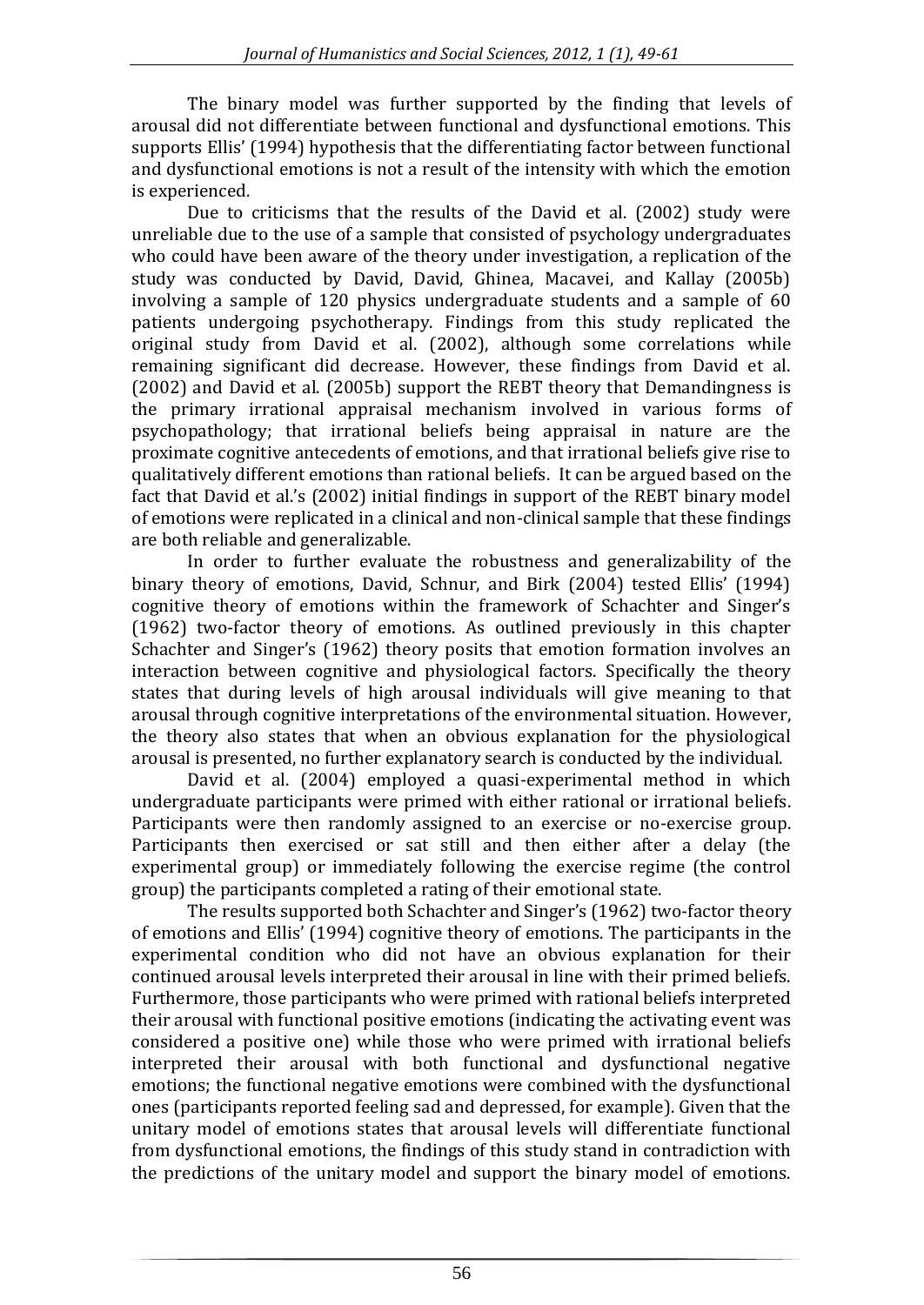David et al.'s (2004) findings further demonstrated that arousal levels were not the differentiating variable between functional and dysfunctional emotions, rather rational and irrational beliefs were the differentiating causal variable between functional and dysfunctional emotions, supporting the binary model of emotions as predicted by REBT theory (Ellis & DiGiuseppe, 1993; Ellis, 1994).

The binary model of emotions was tested by David and colleagues (2005a) with respect to a third paradigm; the factorial paradigm. This followed the recommendation of Ellis and DiGiuseppe (1993) that the most appropriate test of the REBT cognitive theory of emotions would involve a principal component analysis (PCA). Specifically, Ellis and DiGiuseppe's (1993) hypothesis was that if the REBT theory is correct then a PCA of the data should reveal two principal components. The first principal component should reveal that high levels of irrationality are positively correlated with both functional and dysfunctional negative emotions, while the second principal component should reveal that high levels of rationality are positively correlated with functional negative emotions and negatively correlated with dysfunctional negative emotions.

In order to maximise the ecological validity of the study David et al. (2005a) carried out two prospective studies involving 55 breast-cancer patients from the United States, and 45 breast-cancer patients from Romania, who were all about to undergo surgery related to their cancer. The results of both studies confirmed Ellis and DiGiuseppe's (1993) hypothesis. Two principal components were extracted from the data which showed that during a real-life stressful event, high levels of irrational beliefs were associated with high levels of functional and dysfunctional negative emotions, while low levels of irrational beliefs (conceptualized as high levels of rational beliefs) were associated with high levels of functional negative emotions and low levels of dysfunctional negative emotions. Support for the REBT binary model was therefore found in two culturally distinct clinical samples.

Evidence supporting REBT's cognitive theory of emotions (Ellis & DiGiuseppe, 1993; Ellis, 1994) has been established from other researchers too. Zisook, Shuchter, Irwin, Darko, Sledge, and Resovsky (1994) carried out a study investigating the immune functioning of recently widowed women compared to married women. Although no significant difference was found in immune functioning between the widowed sample and the non-widowed sample, within the widowed group itself significant differences were found between those women who met the diagnostic criteria for depression compared to those who did not. Widows who were experiencing depression, compared to widows who were experiencing grief (sadness), showed lower levels of NK cell activity and lower mitogen stimulation, revealing that depression, but not sadness, resulted in lower levels of immune functioning.

Harris, Davies, and Dryden (2006) experimentally tested a central hypothesis of REBT that irrational beliefs are at the core of psychological disturbance within the binary paradigm of emotions. The study involved a sample of 90 participants attending a General Practitioner's office who had no history of mental illness. The participants were divided into three groups; a rational belief group, an irrational belief group, and an indifference belief group that served as a control group. Participants were then connected to a machine to monitor their blood pressure levels and told to sit as still as possible in front of a camera for 1 minute and 10 "behavioural experts" would scrutinize their video, looking for tiny facial movements, and would then give each person a score out of 100 for stillness.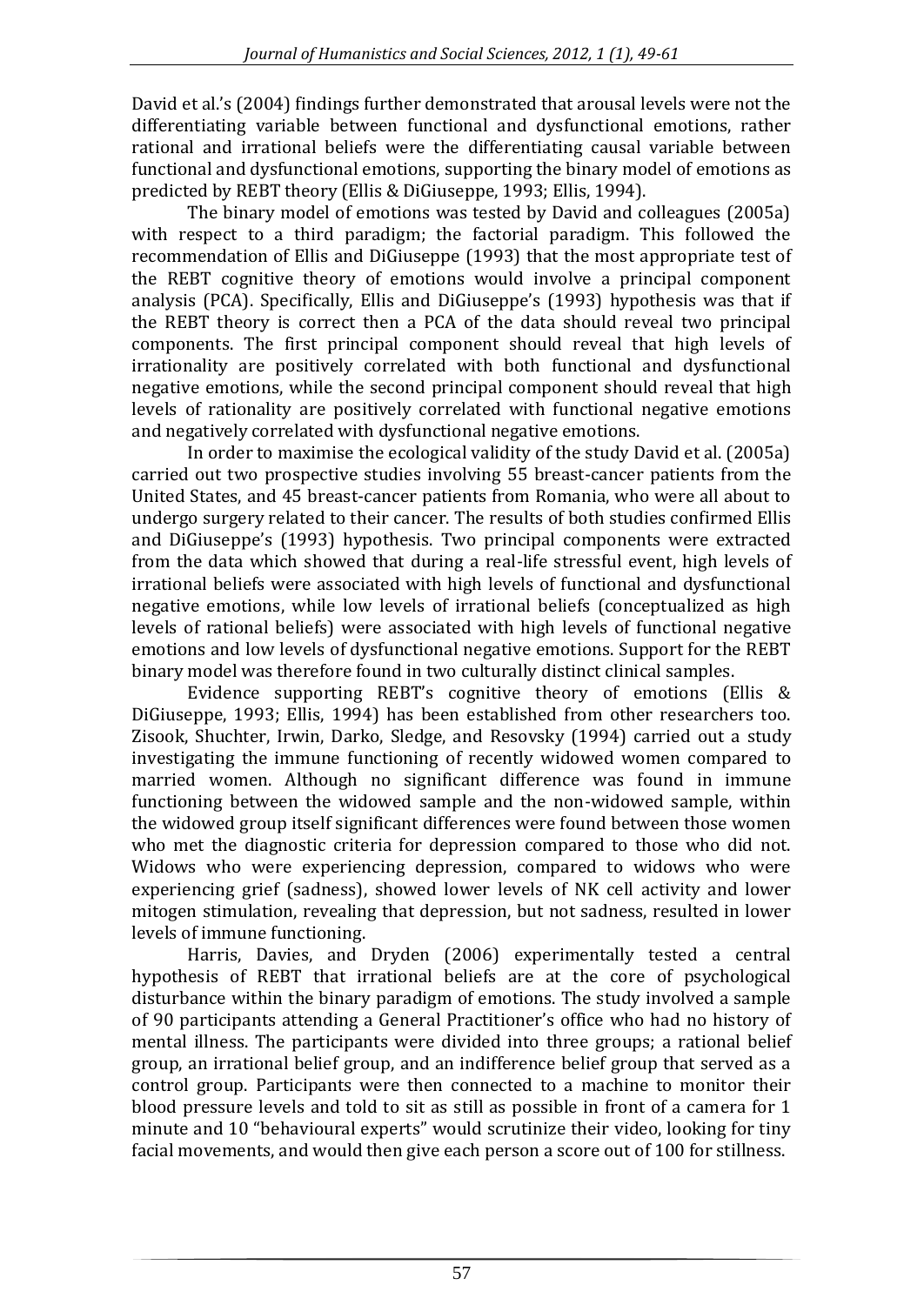The results of the experiment showed that participants in the irrational belief group experienced increased levels of anxiety (with corresponding increases in systolic blood pressure), while those in the rational belief group experienced increases in their levels of concern, but not anxiety (and a corresponding decrease in systolic blood pressure). Harris et al.'s (2006) study provides experimental support for REBT's binary model of emotion.

# **Conclusion and Future Directions**

This review of the empirical literature which has tested the predictions of the unitary and binary models of emotions has provided considerably strong and robust support in favour of a binary rather than a unitary view of emotional distress. The binary model advanced by REBT theory has been supported within the framework of three separate cognitive paradigms, in multiple clinical and nonclinical samples from distinct cultural backgrounds, and within the context of a true experimental design. However, there is a significant limitation with the majority of these studies which needs consideration. In most of these studies high levels of rational beliefs were measured as low scores on a measure of irrational beliefs. The assumption that low levels of irrational beliefs signify the presence of high levels of rational beliefs may well be an erroneous one. Research has suggested that rational and irrational beliefs are by no means polar opposites of each other (Bernard, 1998; DiGiuseppe, Robin, Leaf, & Gorman, 1989) therefore this research, strong and supportive as it is, should be interpreted with this limitation in mind.

Despite the evidence obtained in support of the binary model of emotions, it would be premature and inaccurate to argue that the binary model should be considered superior to the much more widely accepted unitary model. Far more empirical data is required before any conclusion regarding which model should be favoured can be drawn. Finding an answer to this question is however extremely important as the implications of such an answer would have far reaching consequences in both the theoretical and clinical domains. We propose that a significant contribution will be made by overcoming some of the methodological limitations of previous research endeavours. We suggest that researchers should employ an alternative and more stringent statistical-methodological approach to investigate Ellis and DiGiuseppe's (1993) recommendation for how to best test the competing predictions of the unitary and binary models. Rather than utilizing principal component analysis, the use of confirmatory factor analysis would provide a much more robust method of investigating the differential theoretical predictions. Additionally, rather than conceptualizing high levels of rational beliefs from a low score on a measure of irrational beliefs, a practice that previous studies have employed which appears to founded on a false assumption (see Bernard, 1998), future investigators should use a measure of both rational and irrational beliefs in order to more accurately determine whether the predictions of REBT regarding a binary view of emotions is valid. Given the serious clinical implications that would arise from support for the binary model, it is essential that such research be carried out.

# **References**

Abelson, R. P., & Rosenberg, M. J. (1958). Symbolic psycho-logic: A model of attitudinal cognition*. Behavioral Science, 3*, 1-13.

Anderson, K.J. (1994). Impulsivity, caffeine, and task difficulty: A within-subjects test of the Yerkes-Dodson law. *Personality and Individual Differences, 6*, 813–829.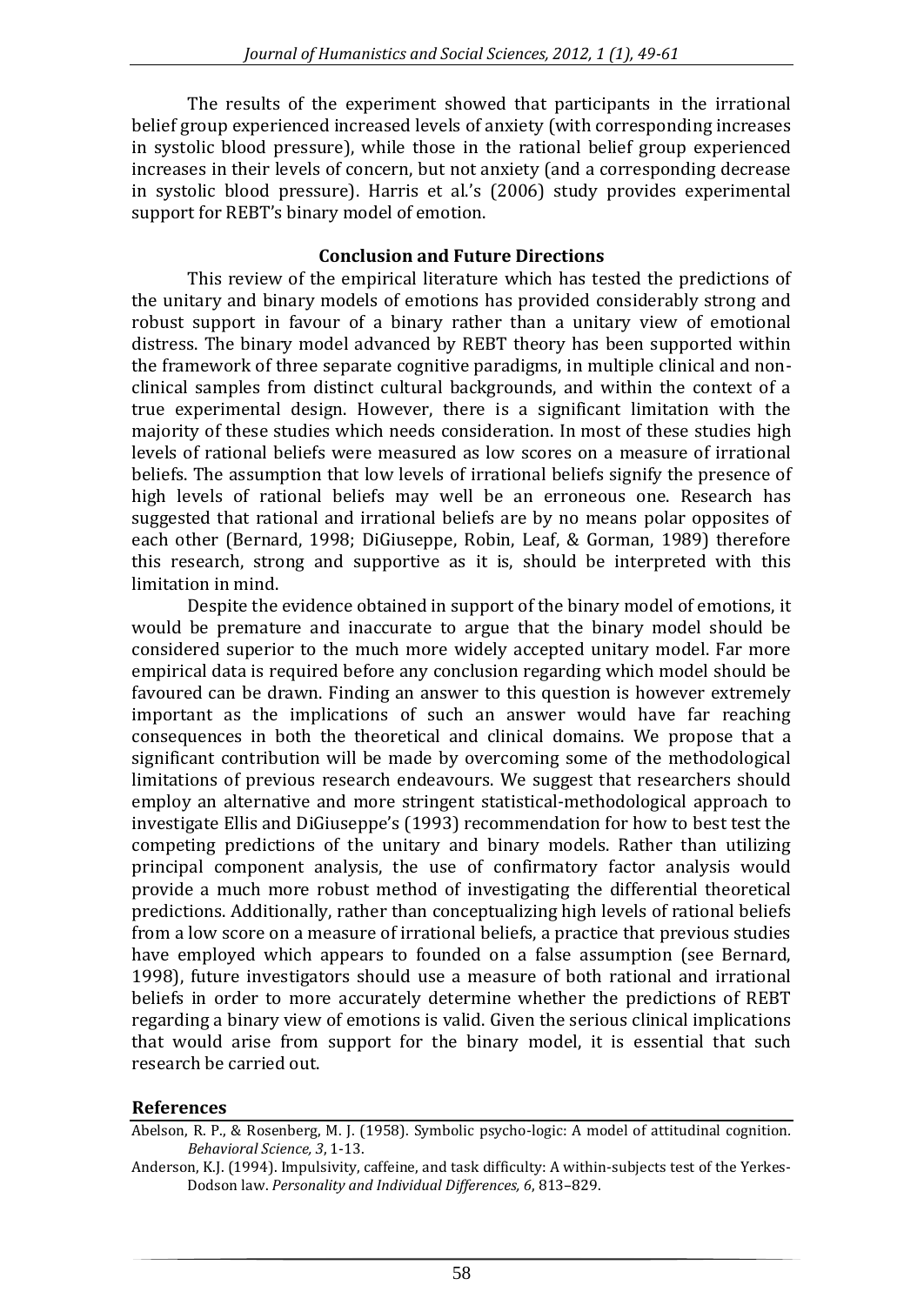- Barlow, D. H. (2008). *Clinical handbook of psychological disorders. A step-by-step treatment manual*. (4th ed.). London: The Guilford Press.
- Beck, J. S. (2011). *Cognitive behaviour therapy: Basics and beyond* (2<sup>nd</sup> ed.). London: The Guilford Press.
- Beck, A. T., & Dozois, D. J. A., (2011). Cognitive therapy: Current status and future directions. *Annual Review of Medicine, 62*, 2.1-2.13.
- Beck, A. T., Steer, R. A., & Brown, G. K. (1996). *Manual for Beck Depression Inventory II (BDI-II)*. San Antonio, TX: Psychology Corporation.
- Bernard, M.E. (1998). Validations of general attitude and beliefs scale. *Journal of Rational Emotive and Cognitive-Behavior Therapy, 16*, 183–196.
- Butler, A. C., Chapman, J. E., Forman, E., M., & Beck, A. T. (2006). The empirical status of cognitivebehavioural therapy: A review of the meta-analyses. *Clinical Psychology Review, 26,* 17-31.
- Chambless, D. L., & Ollendick, T. H. (2001). Empirically supported psychological interventions: Controversies and evidence. *Annual Review of Psychology, 52*, 685–716.
- Chambless, D. L., & Hollon, S. D. (1998). Defining empirically supported treatments. *Journal of Consulting and Clinical Psychology, 66*, 7–19.
- Cotton, J. L. (1981). A review of Schachter's theory of emotion and the misattribution of arousal. *European Journal of Social Psychology, 11*, 365-397.
- Cramer, D. (1985). Irrational beliefs and strength versus inappropriateness of feelings. *British Journal of Cognitive Psychotherapy, 3*, 81–92.
- Cramer, D. (1993). Are inappropriate or dysfunctional feelings in rational-emotive therapy qualitative or quantitative? A response to Ellis and DiGiuseppe. *Cognitive Therapy and Research, 5,* 479-481.
- Cramer, D. (2004). Effect of destructive disagreement belief on relationship satisfaction with a romantic partner or closest friend. *Psychology and Psychotherapy, 77*, 121-133.
- Cramer, D. (2005). Effect of four aspects of rational statements on expected satisfaction with a close relationship. *British Journal of Guidance & Counselling, 33*, 227-238.
- Cramer, D., & Buckland, N. (1996). Effect of rational and irrational statements and demand characteristics on task anxiety. *The Journal of Psychology, 129*, 269-275.
- Cramer, D., & Fong, J. (1991). Effect of rational and irrational beliefs on intensity and "inappropriateness" of feelings: A test of rational-emotive theory. *Cognitive Therapy and Research, 4*, 319–329.
- Cramer, D., & Kupshik, G. (1993). Effect of rational and irrational statements on intensity and "inappropriateness" of emotional distress and irrational beliefs in psychotherapy patients. *British Journal of Clinical Psychology, 32*, 319–325.
- David, D. (2003). Rational Emotive Behaviour Therapy (REBT): The view of a cognitive psychologist. In Dryden W. (Ed.), *Theoretical developments in REBT*. London: Brunner/Routledge.
- David, D. & Cramer, D. (2010). Rational and irrational beliefs in human feelings and psychopathology. In Ellis, A., David, D., & Lynn, S. J. *Rational and irrational beliefs: Research, theory, and clinical practice* (p. 99-112). Oxford: Oxford University Press.
- David, D., David, A, Ghinea, C., Macavei, B., & Kallay, E. (2005b). A search for "hot" cognitions in a clinical and non-clinical context: Appraisal, attributions, core relational themes, irrational beliefs, and their relations to emotion. *Journal of Cognitive and Behavioral Psychotherapies, 5*, 1-42.
- David, D., & Szentagotai, A. (2006). Cognition in cognitive-behavioral psychotherapies (CBT): Toward an integrative model. *Clinical Psychology Review, 3*, 284–298.
- David, D., Montgomery, G. H., Macavei, B., & Bovbjerg, D. H. (2005a). An empirical investigation of Albert Ellis's binary model of distress. *Journal of Clinical Psychology, 61,* 499-516.
- David, D., Schnur, J., & Belloiu, A. (2002). Another search for the "hot" cognitions: Appraisal, irrational beliefs, attributions, and their relation to emotion. *Journal of Rational-Emotive and Cognitive-Behavior Therapy, 15*, 93–131.
- David, D., Schnur, J., & Birk, J. (2004). Functional and dysfunctional feelings in Ellis' cognitive theory of emotion: An empirical analysis. *Cognition and Emotion, 18*, 869–880.
- DiGiuseppe, R., Robin, M. W., Exner, T., & Gormon, B. (1988). A discriminative validation and factor analysis of a measure of rational/irrational beliefs. *Paper presented at the World Congress of Cognitive Therapy, Oxford, UK.*
- DiLorenzo, T. A., David, D., & Montgomery, G. H. (2007). The interrelations between irrational cognitive processes and distress in stressful academic settings. *Personality and Individual Differences, 42*, 765-777.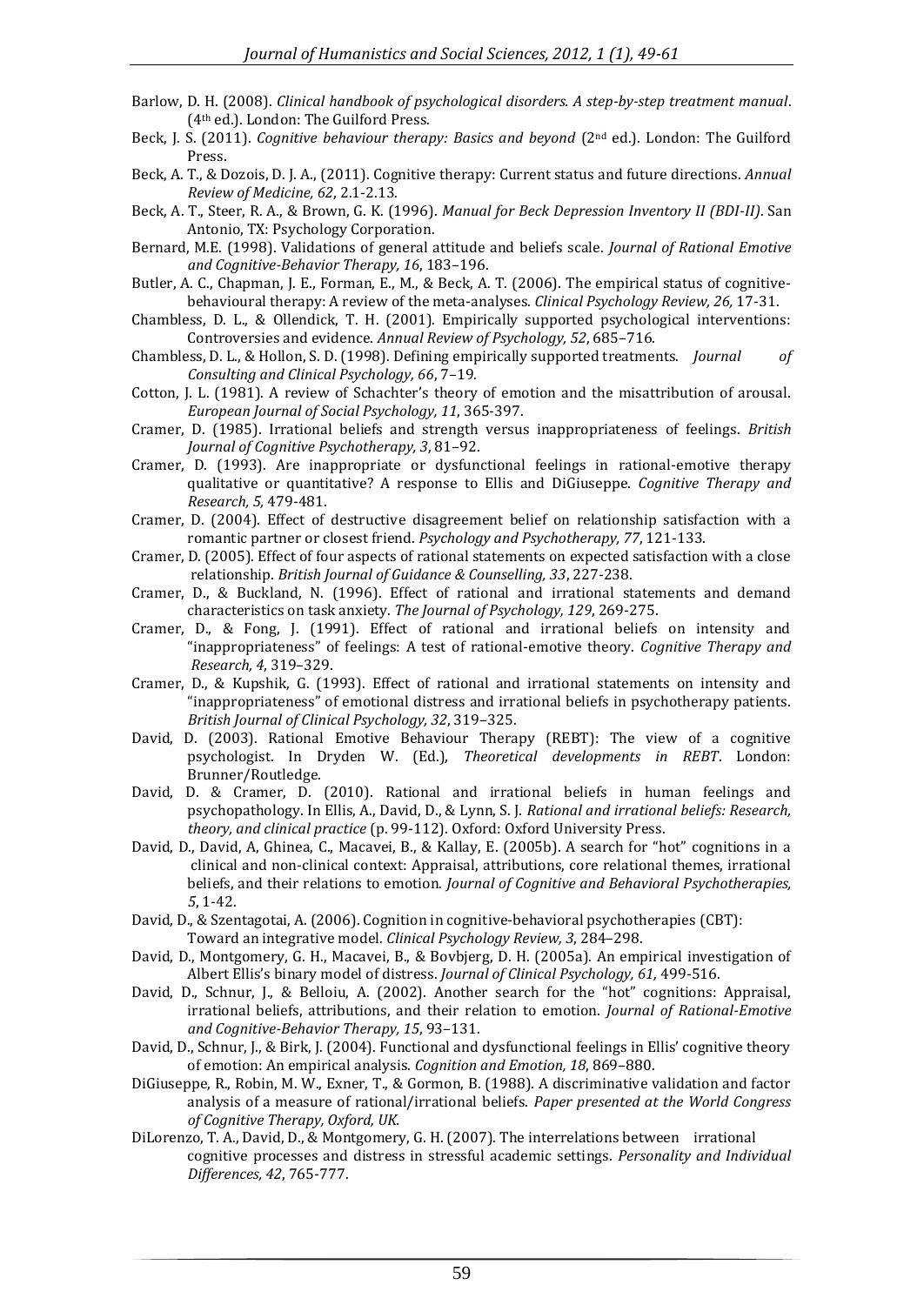- Dutton, D. G., & Aron, A. P. (1974). Some evidence for heightens sexual attraction under conditions of high anxiety. *Journal of Personality and Social Psychology, 30,* 510-517.
- Ellis, A. (1994). *Reason and emotion in psychotherapy* (rev. ed.). Secaucus, NJ: Birch Lane.
- Ellis, A., & DiGiuseppe, R. (1993). Are inappropriate or dysfunctional feelings in rational-emotive therapy qualitative or quantitative? *Cognitive Therapy and Research, 5*, 471– 477.
- Ellis, A., & Dryden, W. (2007). *The practice of rational emotive behaviour therapy* (2nd ed.). New York: Springer Publishing Company.
- Ellis, A., & Harper, R. A. (1961). *A guide to rational living*. Englewood Cliffs, NJ: Prentice Hall.
- Ellis, A., & Harper, R. A. (1975). *A new guide to rational living*. North Hollywood, CA: Wilshire Books.
- Ellis, A., & Harper, R. A. (1997). *A guide to rational living* (3rd ed.). Chatsworth, CA: Wilshire Books.
- Engels, G. I., Garnefsky, N., & Diekstra, R. F. W. (1993). Efficacy of rational-emotive therapy: A quantitative analysis. *Journal of Consulting and Clinical Psychology, 61*, 1083–1091.
- Epp, A., & Dobson, K. S. (2010). The evidence base for cognitive-behavioral therapy. In Dobson, K. S. *Handbook of Cognitive-Behavioral Therapies* (pp. 39–73). London: Guilford
- Erdmann, G., & Janke, W. (1978). Interaction between physiological and cognitive determinants of emotions: Experimental studies on Schachter's theory of emotions. *Biological Psychology, 6*, 61-74.
- Folkman, S., & Lazarus, R. (1988). Coping as a mediator of emotion. *Journal of Personality and Social Psychology, 54,* 466-475.
- Harris, S., Davies, M. F., & Dryden, W. (2006). An experimental test of a core REBT hypothesis: Evidence that irrational beliefs lead to physiological as well as psychological arousal. *Journal of Rational-Emotive & Cognitive-Behavior Therapy, 24*, 101-111.
- Kassinove, H., Eckhardt, C. I., & Endes, R. (1993). Assessing the intensity of "appropriate" and "inappropriate" emotions in rational-emotive therapy. *Journal of Cognitive Psychotherapy: An International Quarterly, 7*, 227-238.
- Lazarus, R. S. (1991*). Emotion and adaptation.* New York: Oxford University Press.
- Leahy, R. L. (2003). *Cognitive therapy techniques: A practitioner's guide*. London: The Guilford Press.
- Lyons, L. C., & Woods, P. J. (1991). The efficacy of rational-emotive therapy: A quantitative review of the outcome research. *Clinical Psychology Review, 11*, 357–369.
- Marshall, G. D., & Zimbardo, P. G. (1979). Affective consequences of inadequately explained physiological arousal. *Journal of Personality and Social Psychology, 37*, 970-988.
- Maslach, C. (1979). Negative emotional biasing of unexplained arousal. *Journal of Personality and Social Psychology, 37,* 953-969.
- McNair, D. M., Lorr, M., & Droppleman, L. F. (1971). *EITS Manual for the Profile of Mood States.* San Diego, CA: Educational and Industry Testing Service.
- Pelusi, N. M. (2003). Evolutionary psychology and rational emotive behaviour therapy. In Dryden W. (Ed.), *Theoretical developments in REBT*. London: Brunner/Routledge.
- Russell, J.A., & Carroll, J.M. (1999). On the bipolarity of positive and negative affect. *Psychological Bulletin, 1*, 30–30.
- Shacham, N. (1983). A shortened version of the profile of mood states. *Journal of Personality Assessment, 47,* 305–306.
- Schachter, S. (1966). The interaction of cognitive and physiological determinants of emotional state. In C. D. Spielberg (Ed.), *Anxiety and Behavior*. New York: Academic Press.
- Schachter, S., & Singer, J.E. (1962). Cognitive, social, and physiological determinants of emotional state. *Psychological Review, 69*, 379–399.
- Smith, C. A., & Lazarus, R. (1993). Appraisal components, core relational theme, and the emotions. *Cognition and Emotion, 7*, 233-269.
- Smith, C. A., Haynes, K. N., Lazarus, R. S., & Pope, L. K. (1993). In search of the "hot" cognitions: Attributions, appraisals and their relation to emotion. *Journal of Personality and Social Psychology, 65,* 916-929.
- Solomon, A., Arnow, B.A., Gotlib, I.H., & Wind, B. (2003). Individualized measurement of irrational beliefs in remitted depressives. *Journal of Clinical Psychology, 59*, 439–455.
- Spielberger, C. D. (1983). *State-trait anxiety inventory (Form Y)*. Palo Alto: Consulting Psychologists Press.
- Spielberger, C. D., Gorusch, R. L., & Lushene, R. E. (1970). *Manual for the state-trait anxiety inventory*. Palo Alto, CA: Consulting Psychologists Press.
- Szentagotai, A., & Freeman, A. (2007). An analysis of the relationship between irrational beliefs and automatic thoughts in predicting distress. *Journal of Cognitive and Behavioural Psychotherapies, 7*, 1-9.